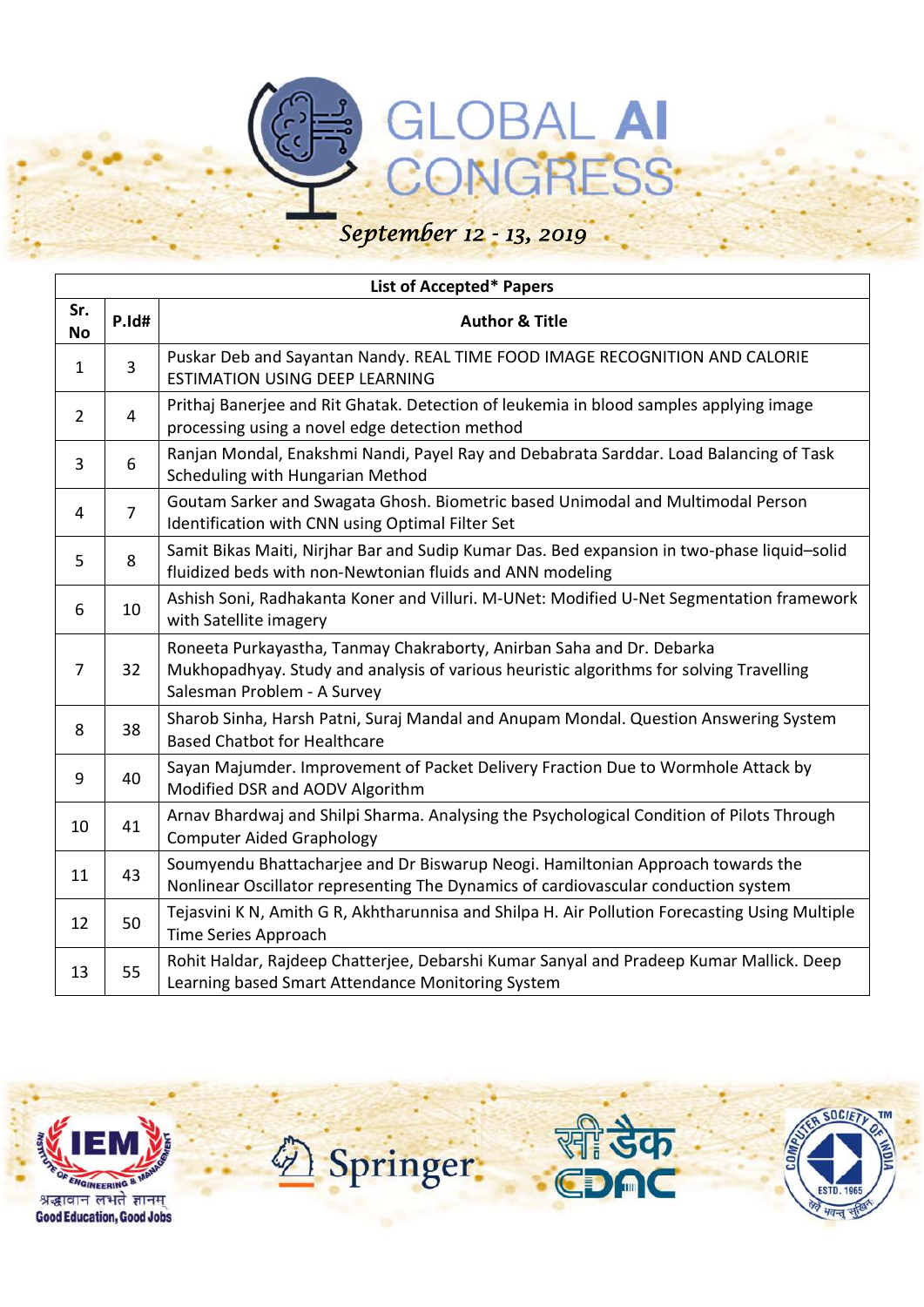## GLOBAL AI

| 14 | 57 | Moujinjir Mukherjee, Suman Mitra and Sriyankar Acharyya. Mutation based Chaotic<br><b>Gravitational Search Algorithm</b>                                                                                           |
|----|----|--------------------------------------------------------------------------------------------------------------------------------------------------------------------------------------------------------------------|
| 15 | 58 | Nirbhay Kumar Tagore and Arnab Mondal. SCap Net: A Capsule Network based Approach for<br>Person Re-identification                                                                                                  |
| 16 | 59 | Khakon Das, Dipankar Khorat and Samarendra Kumar Sharma. An Embedded System for Gray<br>Matter Segmentation of PET- Image                                                                                          |
| 17 | 60 | Madhurima Das, Biswajit Jana, Suman Mitra and Sriyankar Acharyya. Estimation of<br>Resemblance and Risk Level of a Breast Cancer Patient by Prognostic Variables Using Microar-<br>ray Gene Expression Data        |
| 18 | 61 | Suparna Biswas and Riddhi Bhadoria. A Model for Classification of Skin Disease using<br><b>Pretrained Convolutional Neural Network</b>                                                                             |
| 19 | 62 | Sayan Majumder and Debika Bhattacharyya. Improvement of Packet Delivery Fraction Due to<br>Discrete Attacks in MANET Using MAD Statistical Approach                                                                |
| 20 | 64 | Greeshma Karanth, Niharika Pentapati, Shivangi Gupta and Roopa Ravish. IoT based Smart<br>Posture Detector                                                                                                         |
| 21 | 68 | Roopa Ravish, Datthesh Shenoy and Shanta Rangaswamy. Sensor Based Traffic Control System                                                                                                                           |
| 22 | 70 | Kuntal Ghosh. Understanding and modelling figure-ground groupings as a typical mid-vision<br>brightness perception task with applications in grain-background differentiation of<br>sedimentary rock thin sections |
| 23 | 71 | Somdatta Chakravortty and Srirupa Das. Identification of Interfaces of Mixtures with Non-<br>linear Models                                                                                                         |
| 24 | 73 | Somnath Banerjee and Rajendra Pamula. Random Forest Boosted CNN: An Empirical<br><b>Technique For Plant Classification</b>                                                                                         |
| 25 | 77 | Pinaki Prasad Guha Neogi. Radius of Gyration oriented Edge-Texture based Modality-Invariant<br>Attribute for Human Face Recognition                                                                                |
| 26 | 79 | Soujanya Ray and Anupam Ghosh. Centroid based hierarchy preserving clustering algorithm<br>using Light House Scanning.                                                                                             |
| 27 | 82 | Adhiraj Chattopadhyay and Monalisa Dey. Design and Implementation of an Automatic<br>Summarizer using Extractive and Abstractive Methods                                                                           |
| 28 | 92 | Srimoyee Bhattacharyya and Soumi Ray. Context Aware Conversational Agent for a Closed<br>Domain Task                                                                                                               |







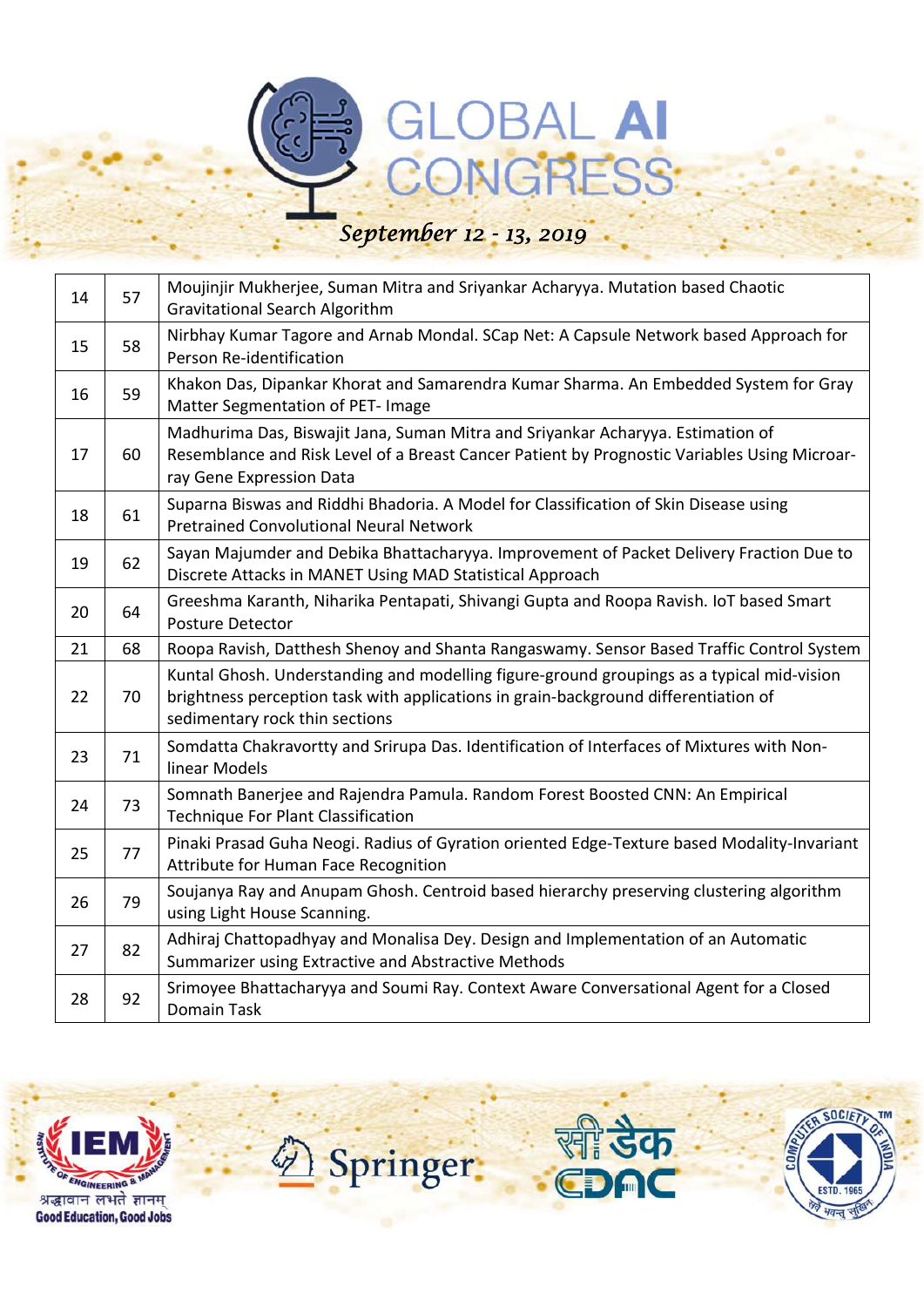### GLOBAL AI

| 29 | 97  | Abhirup Das, Shramana Roy, Soham Chattopadhyay and Soumik Nandi. An End-to-end<br>Approach for Benchmarking Time-Series Models using Autoencoders                                                                             |
|----|-----|-------------------------------------------------------------------------------------------------------------------------------------------------------------------------------------------------------------------------------|
| 30 | 112 | Ranjan Kumar Mondal, Enakshmi Nandi, Payel Ray and Dr. Debabrata Sarddar. Load Balancing<br>for Solving of Supplementary Machines over Jobs with Max-Min Algorithm                                                            |
| 31 | 113 | Ranjan Kumar Mondal, Payel Ray, Enakshmi Nandi and Debabrata Sarddar. Load Balancing<br>with Minimum Makespan in Cloud Computing                                                                                              |
| 32 | 118 | Abhinaba Basu and Arnab Biswas. Circulation Desk-less Library Management System:A Novel<br>Application of IOT                                                                                                                 |
| 33 | 120 | Pinaki Prasad Guha Neogi, Saptarsi Goswami and Joy Mustafi. Intelligent Water Drops based<br>Image Steganography                                                                                                              |
| 34 | 121 | Dr. Maria Jamal, Shweta Soni and Aakansha Shankhala. LOW POWER NEURON CIRCUIT FOR<br>NEUROMORPHIC VLSI APPLICATION USING GNRFET                                                                                               |
| 35 | 123 | Romit Beed, Arindam Roy, Sunita Sarkar and Durba Bhattacharya. HIERARCHICAL MULTI-<br>OBJECTIVE ROUTE OPTIMIZATION FOR SOLVING CAR-POOLING PROBLEM                                                                            |
| 36 | 124 | Amit Majumder, Asif Ekbal and Sudip Kumar Naskar. Bio-molecular Event Trigger Extraction by<br>Word Sense Disambiguation based on Supervised Machine Learning using Wordnet-based<br>Data Decomposition and Feature Selection |
| 37 | 125 | Debadrita Panda, Debashis Das Chakladar and Tanmoy Dasgupta. Multimodal System for<br>Emotion Recognition using EEG and Customer review                                                                                       |
| 38 | 126 | Maria Jamal, Aakansha Shankhala and Shweta Soni. LOW POWER DESIGN OF RETINAL CELLS<br><b>USING SOIFET</b>                                                                                                                     |
| 39 | 127 | Sabari Pramanik and S.K. Setua. A Modified Dragonfly Algorithm for Real Parameter Function<br>Optimization                                                                                                                    |
| 40 | 129 | Debarpita Santra, Jyotsna Mandal, Swapan Basu and Subrata Goswami. Design Considerations<br>of a Medical Expert System for Differential Diagnosis of Low Back Pain (ESLBP)                                                    |
| 41 | 131 | Priyadarshini R and Soumya A. Survey: Classification and reconstruction of Archaeological<br>Artifacts                                                                                                                        |
| 42 | 132 | Amitava Akuli, Abhra Pal, Tamal Dey and Gopinath Bej. Assessment of Black Tea Using Low<br>Level Image Feature Extraction Technique                                                                                           |
| 43 | 133 | Gopinath Bej, Tamal Dey, Abhra Pal and Amitava Akuli. A Comparison among Three Neural<br>Network Models for Silk Content Estimation from X-Ray Images of Cocoons                                                              |







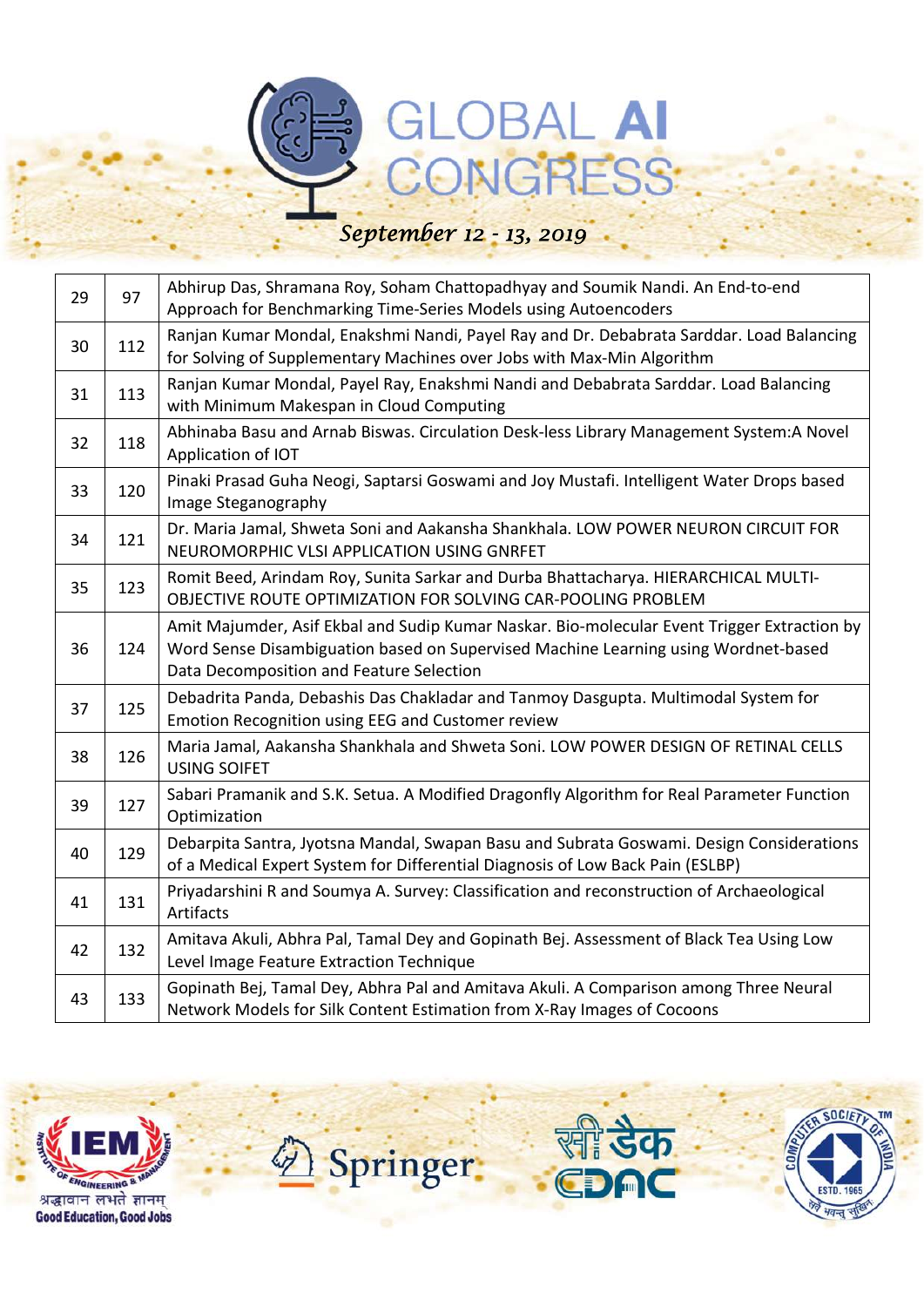## GLOBAL AI

| 44 | 134 | Arif, Abdullah Omar, Sabah Ashraf, Akm Mahhubur Rahman, M Ashraful Amin and Amin<br>Ahsan Ali. A Comparative Study on Disaster Detection from Social Media Images using Deep<br>Learning                         |
|----|-----|------------------------------------------------------------------------------------------------------------------------------------------------------------------------------------------------------------------|
| 45 | 135 | Debashis Das and Ratan Basak. Rank based Pixel-value-dierencing: A Secure Steganographic<br>Approach                                                                                                             |
| 46 | 137 | Krishan Kundu, Prasun Halder and Jyotsna Kumar Mandal. Forest covers classification of<br>Sundarban on the basis of Fuzzy c-means algorithm using satellite images                                               |
| 47 | 138 | Saurav Dey and Dr Debamalya Ghosh. Artificial Neural Network:- An Answer To Right Order<br>Quantity                                                                                                              |
| 48 | 156 | Vishal Narnolia, Uddipto Jana and Tufan Saha. Multi-Arc processor - Harnessing pseudo-<br>concurrent multiple Instruction Set Architecture (ISA) over a single hardware platform.                                |
| 49 | 157 | Indrajit Ghosh. Uncertainty Estimation Using Probabilistic Dependency: An Extended Rough<br>Set Based Approach                                                                                                   |
| 50 | 159 | Amalendu Si, Dr Sujit Das and Dr Samarjit Kar. Extension of TOPSIS and VIKOR method for<br>decision making problems with picture fuzzy number                                                                    |
| 51 | 161 | Sruti Gan Chaudhuri. A Survey on Gathering of Autonomous, Homogeneous Location Aware<br><b>Mobile Robots</b>                                                                                                     |
| 52 | 162 | Pragna Labani Sikdar and Parag Kumar Guha Thakurta. An Energy Efficient Autonomous Street<br><b>Lighting System</b>                                                                                              |
| 53 | 163 | Sruti Gan Chaudhuri. A survey on Distributed Mobile agent in discrete domain                                                                                                                                     |
| 54 | 165 | Shreya Joshi and Jigyasu Dubey. Restaurant Recommendation System based on Novel<br>approach using K-Means and Naïve Bayes Classifier                                                                             |
| 55 | 174 | Arjun Dutta and Debika Bhattacharyya. LOW COST OPTICAL ILLUSION DEVICE                                                                                                                                           |
| 56 | 179 | Rebeka Bhattacharyya and Avijit Bhattacharyya. Smart Grid Demand Side Management by<br><b>Machine Learning</b>                                                                                                   |
| 57 | 180 | Koushik Deb, Arghyadyuti Patra and Samabrita Kundu. Application of Natural Language<br>Processing on Character Computing : A Short Review                                                                        |
| 58 | 183 | Purbayan Chowdhury, Tanishq Banerjee, Suvrojit Kumar Saha, Shuvam Ghosal and Ranit<br>Bandyopadhayay. An Integrated Domestic Sensing and Control System with Supervisory Check<br>and Real-Time Data Acquisition |